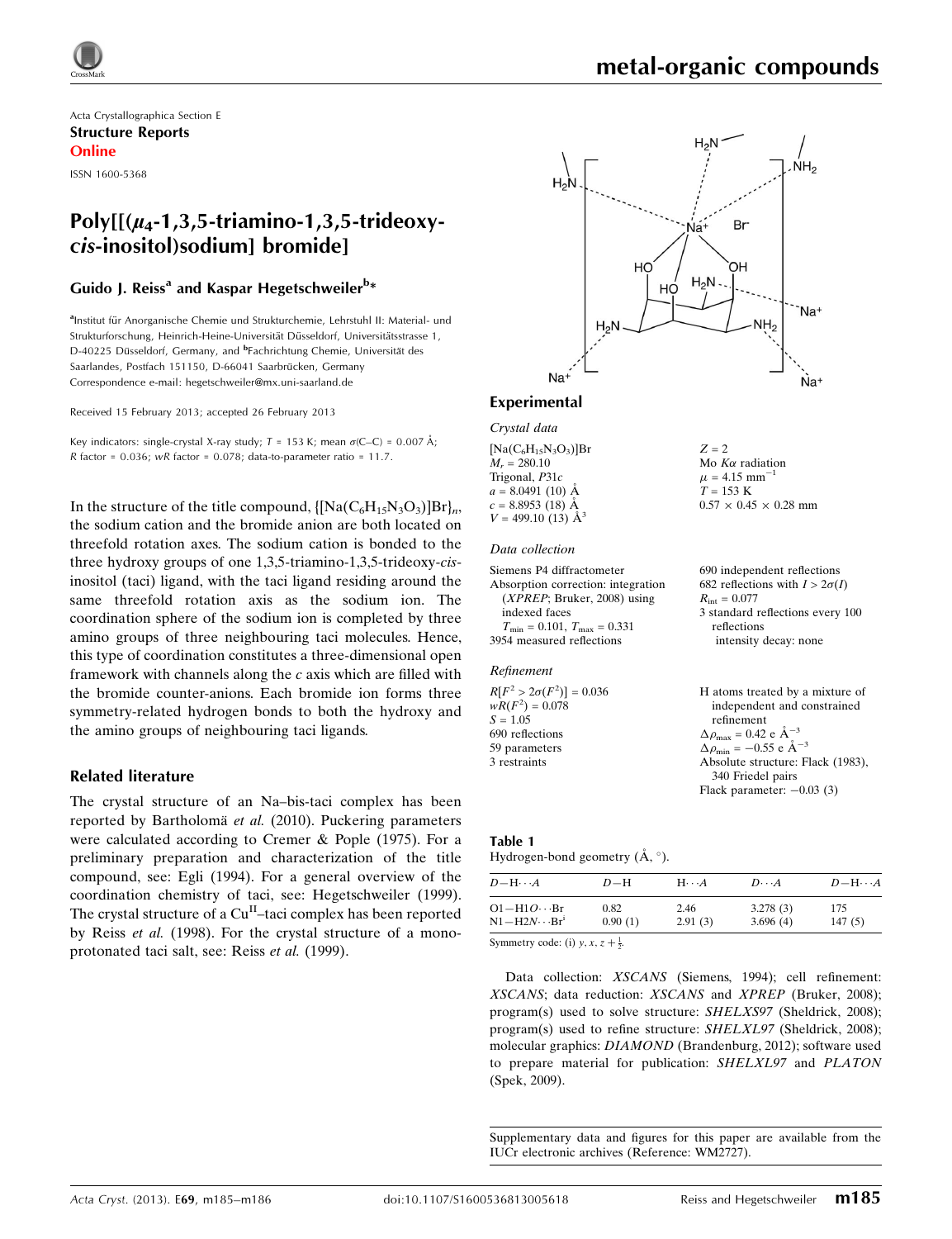# References

Bartholomä, M., Gisbrecht, S., Stucky, S., Neis, C., Morgenstern, B. & [Hegetschweiler, K. \(2010\).](https://scripts.iucr.org/cgi-bin/cr.cgi?rm=pdfbb&cnor=wm2727&bbid=BB1) Chem. Eur. J. 16, 3326–3340. Brandenburg, K. (2012). DIAMOND[. Crystal Impact GbR, Bonn, Germany.](https://scripts.iucr.org/cgi-bin/cr.cgi?rm=pdfbb&cnor=wm2727&bbid=BB2) Bruker (2008). XPREP[. Bruker AXS Inc., Madison, Wisconsin, USA.](https://scripts.iucr.org/cgi-bin/cr.cgi?rm=pdfbb&cnor=wm2727&bbid=BB3) [Cremer, D. & Pople, J. A. \(1975\). J. Am. Chem. Soc. 97, 1354–1358.](https://scripts.iucr.org/cgi-bin/cr.cgi?rm=pdfbb&cnor=wm2727&bbid=BB4) Egli, A. (1994). Thesis. ETH Zürich, Switzerland.

[Flack, H. D. \(1983\).](https://scripts.iucr.org/cgi-bin/cr.cgi?rm=pdfbb&cnor=wm2727&bbid=BB6) Acta Cryst. A39, 876–881.

[Hegetschweiler, K. \(1999\).](https://scripts.iucr.org/cgi-bin/cr.cgi?rm=pdfbb&cnor=wm2727&bbid=BB7) Chem. Soc. Rev. 28, 239–249.

[Reiss, G. J., Frank, W., Hegetschweiler, K. & Kuppert, D. \(1998\).](https://scripts.iucr.org/cgi-bin/cr.cgi?rm=pdfbb&cnor=wm2727&bbid=BB8) Acta Cryst. C54[, 614–616.](https://scripts.iucr.org/cgi-bin/cr.cgi?rm=pdfbb&cnor=wm2727&bbid=BB8)

[Reiss, G. J., Hegetschweiler, K. & Sander, J. \(1999\).](https://scripts.iucr.org/cgi-bin/cr.cgi?rm=pdfbb&cnor=wm2727&bbid=BB9) Acta Cryst. C55, 123–126. [Sheldrick, G. M. \(2008\).](https://scripts.iucr.org/cgi-bin/cr.cgi?rm=pdfbb&cnor=wm2727&bbid=BB10) Acta Cryst. A64, 112–122.

Siemens (1994). XSCANS[. Siemens Analytical X-ray Instruments Inc.,](https://scripts.iucr.org/cgi-bin/cr.cgi?rm=pdfbb&cnor=wm2727&bbid=BB11) [Madison, Wisconsin, USA.](https://scripts.iucr.org/cgi-bin/cr.cgi?rm=pdfbb&cnor=wm2727&bbid=BB11)

[Spek, A. L. \(2009\).](https://scripts.iucr.org/cgi-bin/cr.cgi?rm=pdfbb&cnor=wm2727&bbid=BB12) Acta Cryst. D65, 148–155.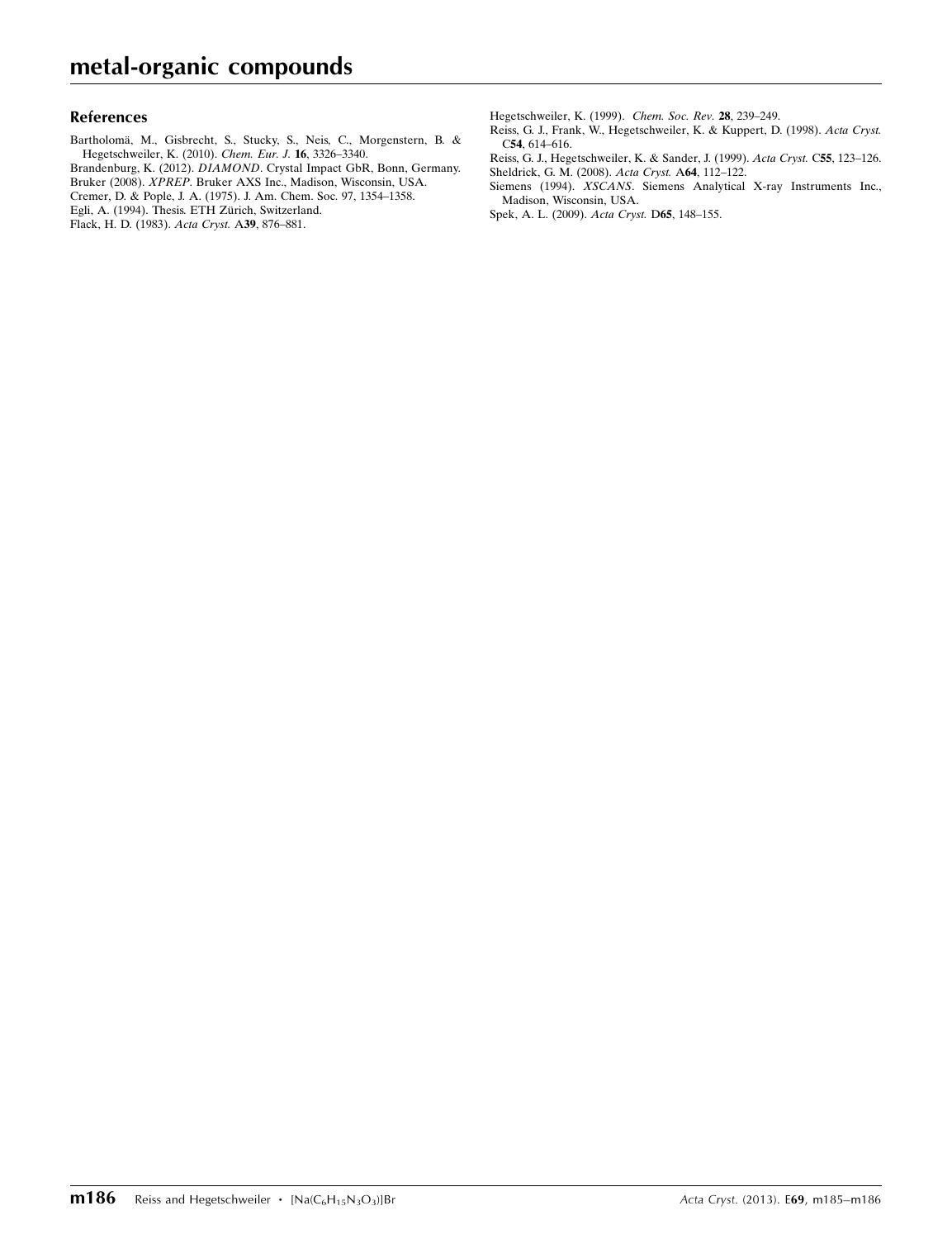# **supporting information**

*Acta Cryst.* (2013). E**69**, m185–m186 [doi:10.1107/S1600536813005618]

# **Poly[[(***µ***4-1,3,5-triamino-1,3,5-trideoxy-***cis***-inositol)sodium] bromide]**

# **Guido J. Reiss and Kaspar Hegetschweiler**

# **S1. Comment**

The coordination ability of 1,3,5-triamino-1,3,5-trideoxy-*cis*-inositol (= taci) attracted attention owing to the two distinct chair conformations of this ligand, allowing metal binding either *via* three axial nitrogen or three axial oxygen donors (Hegetschweiler, 1999). For the free taci ligand and its protonation products, a chair conformation with axial hydroxy groups has been asserted (Reiss *et al.*, 1999). However, binding of divalent transition metal cations such as  $Cu^{2+}$  usually occurs *via* three axial amino groups (Reiss *et al.*, 1998). The binding of Na<sup>+</sup> to a protonated bis-taci unit (where two tacimoieties are connected *via* a O—CH<sub>2</sub>—CH<sub>2</sub>—O bridge) occurred *via* the axial hydroxy groups (Bartholomä *et al.*, 2010). In the title compound,  $[Na(C_6H_1S_3O_3)]$ <sup>+</sup>Br, the cation, anion and the taci ligand have site symmetry 3. The taci ligand also adopts a chair conformation with axial hydroxy groups, which bind to the Na<sup>+</sup> cation (Na—O distance: 2.409 (4)Å). The puckering parameters (Cremer & Pople, 1975) of the cyclohexane ring are  $Q = 0.531$ Å,  $\varphi = 0.0^{\circ}$ ,  $\theta = 180.0^{\circ}$ .

Interlinking of the Na<sup>+</sup> cation to three equatorial amino groups of three neighbouring taci ligands (Na—N distance: 2.556 (4)Å) generates a distorted octahedral coordination geometry around the sodium ion. Due to symmetry, the three oxygen and the three nitrogen donors form each two parallel, equilateral triangles with a twist angle *τ* of 56.4°. This value indicates that the  $fac\text{-}NaO_3N_3$  coordination geometry adopts  $C_{3v}$  symmetry quite closely. The bromide anion is hydrogenbonded to three hydroxy groups of three adjacent taci ligands. Additionally, three N—H···Br contacts are formed (see Table 1). These N—H···Br contacts may be interpreted as weak hydrogen bonds. The three (N—)H and the three (O—)H hydrogen atoms form again two parallel, equilateral triangles with a twist angle *τ* = 32.4°. The six hydrogen atoms, which encapsulate the bromide ion, constitute thus a polyhedron which is just an intermediate form between a trigonal prism (*τ*  $= 0^{\circ}$ ) and a trigonal antiprism ( $\tau = 60^{\circ}$ ). Notably, the bromide ion is not located in the centre of this polyhedron. It is significantly displaced towards the three (O—)H hydrogen atoms. Inspection of the structure further reveals an intermolecular N···O separation of 2.831 (6)Å, a value which falls in a range expected for N—H···O hydrogen bonding. However, the corresponding N—H···O angle of 110 (6)° is very acute and would not be in agreement with such an interpretation.

# **S2. Experimental**

The title compound was first isolated unintentionally by Egli (1994) in the reaction of  $K_2ReBr_6$ , NaOCH<sub>3</sub> and taci. In our study, it was prepared by adding equimolar amounts of NaBr and taci in small portions to boiling MeOH until a saturated solution was obtained. The solution was filtered hot and was allowed to cool slowly to room temperature, yielding colourless single crystals suitable for crystal structure analysis.

# **S3. Refinement**

All hydrogen atoms were identified in difference syntheses. In the latest stages of refinement, the coordinates of the N– and C– bonded hydrogen atoms were refined, whereas the coordinates of the (O—)H hydrogen atom had to be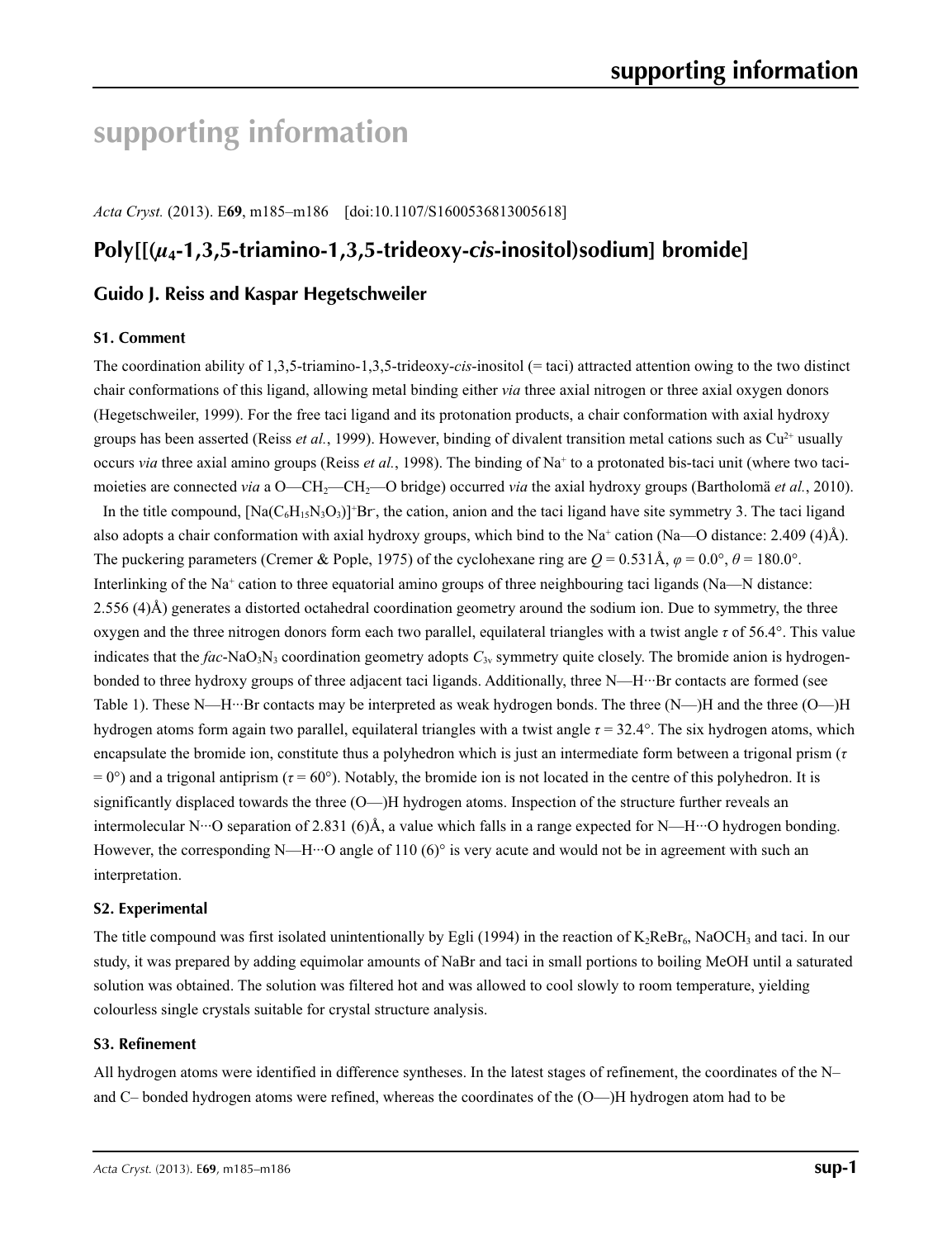constrained using the AFIX 83 option of the *SHELXL* program. The N—H bond lengths were restrained to 0.90Å. All *U*iso values, besides those of the CH groups, were refined freely.



# **Figure 1**

Ellipsoid plot and numbering scheme of a Br anion and an Na(taci) moiety together with the coordinating amino groups of three additional, neighbouring taci units. Displacement parameters are given at the 50% probability level.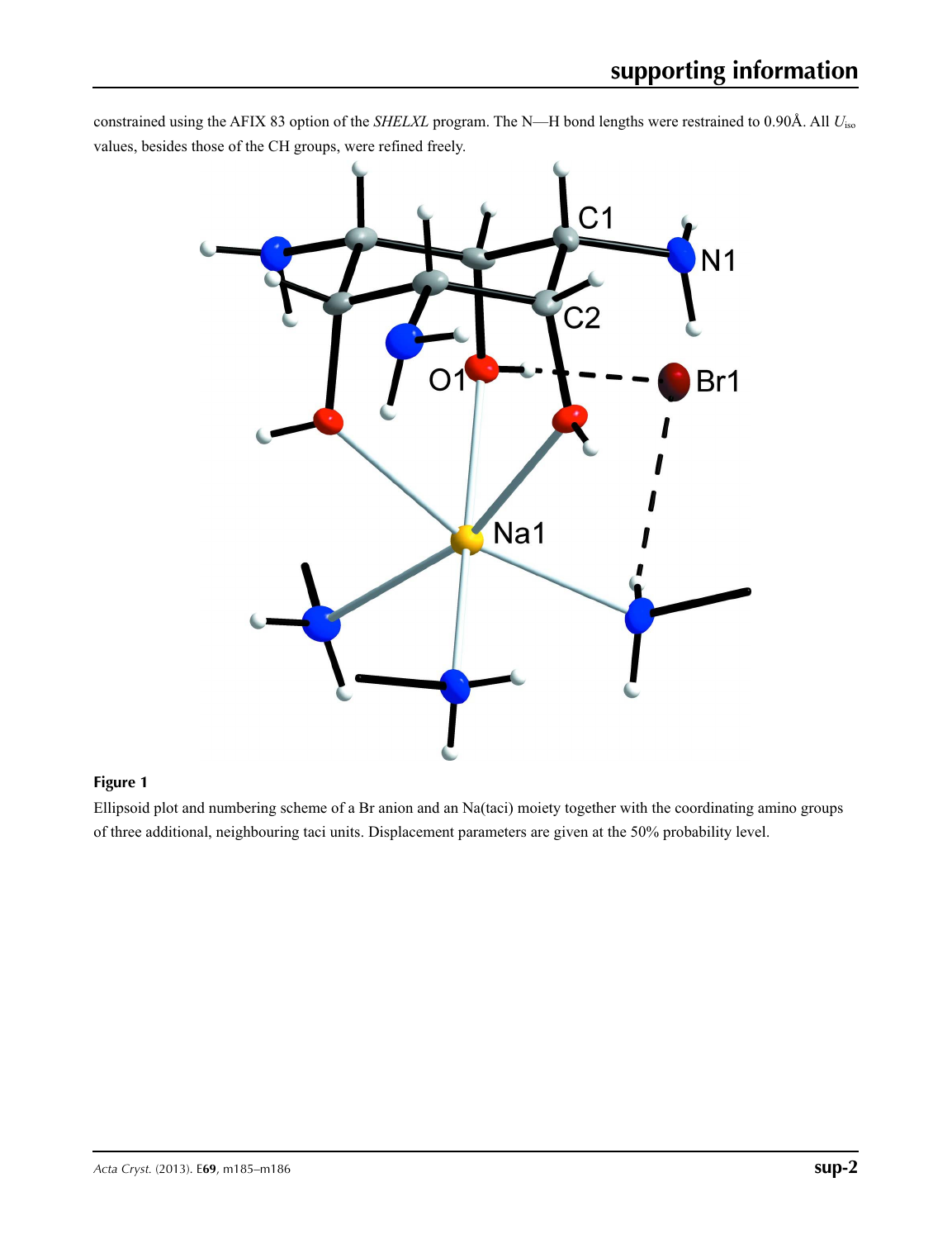

# **Figure 2**

Section of the extended network of the title compound viewed along the *c* axis.

# **Poly[[(***µ***4-1,3,5-triamino-1,3,5-trideoxy-***cis***-inositol)sodium] bromide]**

| Crystal data                                       |                                                                            |
|----------------------------------------------------|----------------------------------------------------------------------------|
| $[Na(C6H15N3O3)]Br$                                | $D_x = 1.864$ Mg m <sup>-3</sup>                                           |
| $M_r = 280.10$                                     | Mo Ka radiation, $\lambda = 0.71073$ Å                                     |
| Trigonal, $P31c$                                   | Cell parameters from 99 reflections                                        |
| Hall symbol: P 3 -2c                               | $\theta$ = 6.6–14.9°                                                       |
| $a = 8.0491(10)$ Å                                 | $\mu$ = 4.15 mm <sup>-1</sup>                                              |
| $c = 8.8953(18)$ Å                                 | $T = 153 \text{ K}$                                                        |
| $V = 499.10(13)$ Å <sup>3</sup>                    | Block, colorless                                                           |
| $Z=2$                                              | $0.57 \times 0.45 \times 0.28$ mm                                          |
| $F(000) = 284$                                     |                                                                            |
| Data collection                                    |                                                                            |
| Siemens P4                                         | 690 independent reflections                                                |
| diffractometer                                     | 682 reflections with $I > 2\sigma(I)$                                      |
| Radiation source: fine-focus sealed tube           | $R_{\rm int} = 0.077$                                                      |
| Graphite monochromator                             | $\theta_{\text{max}} = 26.5^{\circ}$ , $\theta_{\text{min}} = 2.9^{\circ}$ |
| $\omega$ scan                                      | $h = -9 \rightarrow 9$                                                     |
| Absorption correction: integration                 | $k = -10 \rightarrow 10$                                                   |
| ( <i>XPREP</i> ; Bruker, 2008) using indexed faces | $l = -11 \rightarrow 11$                                                   |
| $T_{\min}$ = 0.101, $T_{\max}$ = 0.331             | 3 standard reflections every 100 reflections                               |
| 3954 measured reflections                          | intensity decay: none                                                      |
|                                                    |                                                                            |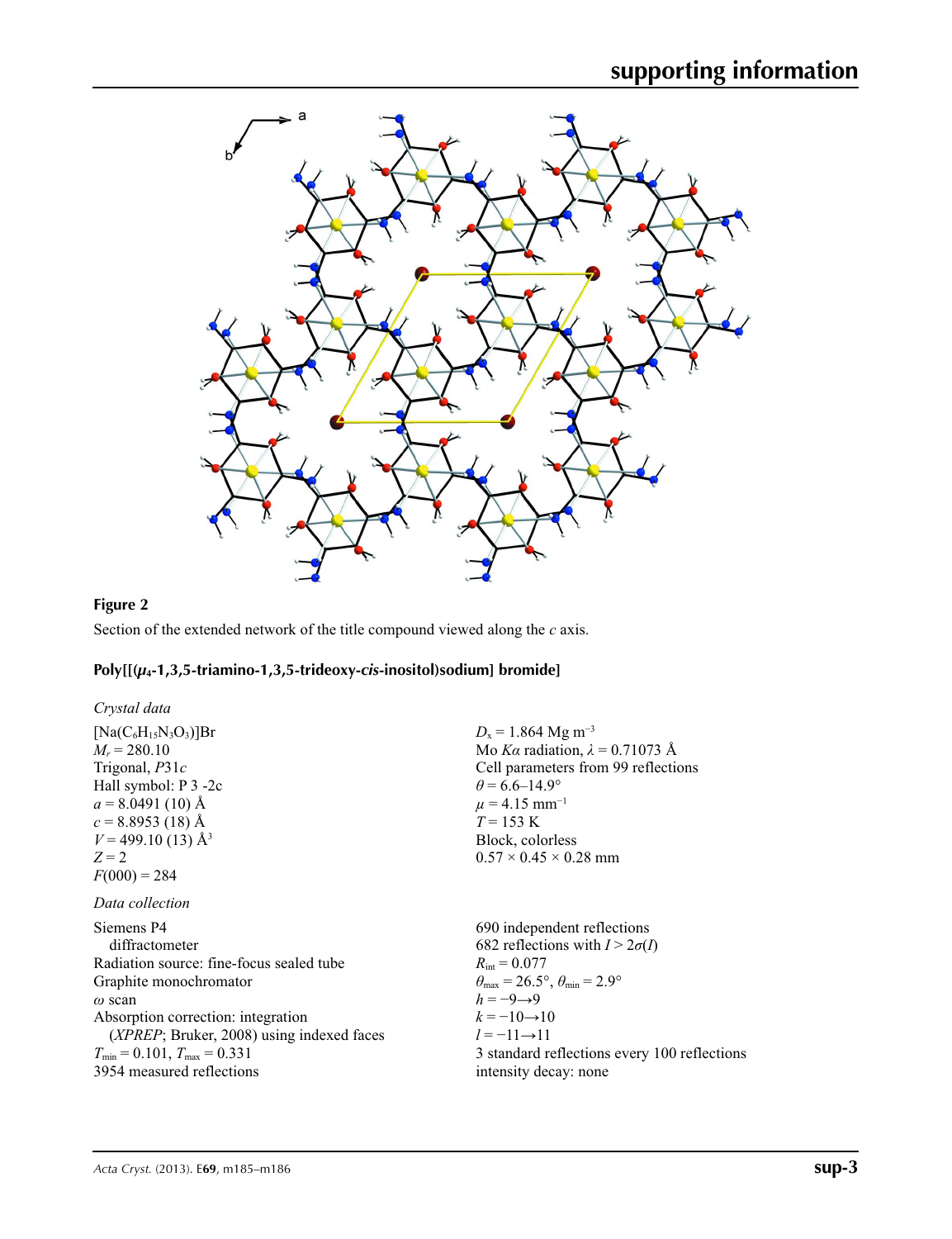*Refinement*

| Refinement on $F^2$<br>Least-squares matrix: full<br>$R[F^2 > 2\sigma(F^2)] = 0.036$<br>$wR(F^2) = 0.078$ | H atoms treated by a mixture of independent<br>and constrained refinement<br>$w = 1/[\sigma^2(F_0^2) + (0.015P)^2 + 2.P]$<br>where $P = (F_o^2 + 2F_s^2)/3$ |
|-----------------------------------------------------------------------------------------------------------|-------------------------------------------------------------------------------------------------------------------------------------------------------------|
| $S = 1.05$                                                                                                | $(\Delta/\sigma)_{\text{max}}$ < 0.001                                                                                                                      |
| 690 reflections                                                                                           | $\Delta\rho_{\text{max}} = 0.42$ e Å <sup>-3</sup>                                                                                                          |
| 59 parameters                                                                                             | $\Delta\rho_{\rm min} = -0.55$ e Å <sup>-3</sup>                                                                                                            |
| 3 restraints                                                                                              | Extinction correction: SHELXL97 (Sheldrick,                                                                                                                 |
| Primary atom site location: structure-invariant                                                           | 2008), $Fc^* = kFc[1+0.001xFc^2\lambda^3/sin(2\theta)]^{-1/4}$                                                                                              |
| direct methods                                                                                            | Extinction coefficient: 0.024 (4)                                                                                                                           |
| Secondary atom site location: difference Fourier<br>map                                                   | Absolute structure: Flack (1983), 340 Friedel<br>pairs                                                                                                      |
| Hydrogen site location: inferred from<br>neighbouring sites                                               | Absolute structure parameter: $-0.03$ (3)                                                                                                                   |

# *Special details*

**Geometry**. All e.s.d.'s (except the e.s.d. in the dihedral angle between two l.s. planes) are estimated using the full covariance matrix. The cell e.s.d.'s are taken into account individually in the estimation of e.s.d.'s in distances, angles and torsion angles; correlations between e.s.d.'s in cell parameters are only used when they are defined by crystal symmetry. An approximate (isotropic) treatment of cell e.s.d.'s is used for estimating e.s.d.'s involving l.s. planes.

**Refinement**. Refinement of  $F^2$  against ALL reflections. The weighted R-factor wR and goodness of fit *S* are based on  $F^2$ , conventional *R*-factors *R* are based on *F*, with *F* set to zero for negative  $F^2$ . The threshold expression of  $F^2 > \sigma(F^2)$  is used only for calculating *R*-factors(gt) *etc*. and is not relevant to the choice of reflections for refinement. *R*-factors based on *F*<sup>2</sup> are statistically about twice as large as those based on *F*, and *R*- factors based on ALL data will be even larger.

| Fractional atomic coordinates and isotropic or equivalent isotropic displacement parameters $(\hat{A}^2)$ |                           |
|-----------------------------------------------------------------------------------------------------------|---------------------------|
|                                                                                                           | $T$ $T$ $A$ , $I$ $T$ $T$ |

|                | $\mathcal{X}$ | $\mathcal{Y}$ | Z           | $U_{\rm iso}*/U_{\rm eq}$ |
|----------------|---------------|---------------|-------------|---------------------------|
| Na             | 0.3333        | 0.6667        | 0.1288(3)   | 0.0163(6)                 |
| Br             | 1.0000        | 1.0000        | 0.22830(19) | 0.0196(3)                 |
| N1             | 0.6544(6)     | 0.6032(6)     | 0.4871(4)   | 0.0180(8)                 |
| H1N            | 0.638(9)      | 0.569(8)      | 0.390(2)    | $0.027(15)^*$             |
| H2N            | 0.768(4)      | 0.707(5)      | 0.508(7)    | $0.024(14)^*$             |
| C <sub>1</sub> | 0.4981(6)     | 0.6393(6)     | 0.5290(5)   | 0.0141(9)                 |
| H1             | 0.494(8)      | 0.637(8)      | 0.627(5)    | $0.017*$                  |
| C <sub>2</sub> | 0.5288(6)     | 0.8341(6)     | 0.4803(5)   | 0.0144(9)                 |
| H2             | 0.638(8)      | 0.926(8)      | 0.526(6)    | $0.017*$                  |
| O <sub>1</sub> | 0.5558(4)     | 0.8645(5)     | 0.3206(3)   | 0.0155(6)                 |
| H1O            | 0.6689        | 0.9049        | 0.2998      | $0.023(15)^*$             |

*Atomic displacement parameters (Å2 )*

|                | $U^{11}$   | $I^{22}$   | $U^{33}$   | $U^{12}$    | $U^{13}$      | $I^{23}$      |
|----------------|------------|------------|------------|-------------|---------------|---------------|
| Na             | 0.0170(9)  | 0.0170(9)  | 0.0148(13) | 0.0085(5)   | 0.000         | 0.000         |
| Br             | 0.0178(3)  | 0.0178(3)  | 0.0232(4)  | 0.00892(14) | 0.000         | 0.000         |
| N <sub>1</sub> | 0.0150(18) | 0.023(2)   | 0.0201(19) | 0.0123(16)  | $-0.0004(16)$ | 0.0018(17)    |
| C <sub>1</sub> | 0.016(2)   | 0.021(2)   | 0.0103(19) | 0.0130(19)  | 0.0007(17)    | 0.0021(18)    |
| C <sub>2</sub> | 0.016(2)   | 0.015(2)   | 0.0085(18) | 0.0055(18)  | $-0.0035(17)$ | $-0.0003(17)$ |
| O <sub>1</sub> | 0.0137(16) | 0.0197(16) | 0.0122(13) | 0.0076(14)  | 0.0021(13)    | 0.0031(12)    |
|                |            |            |            |             |               |               |